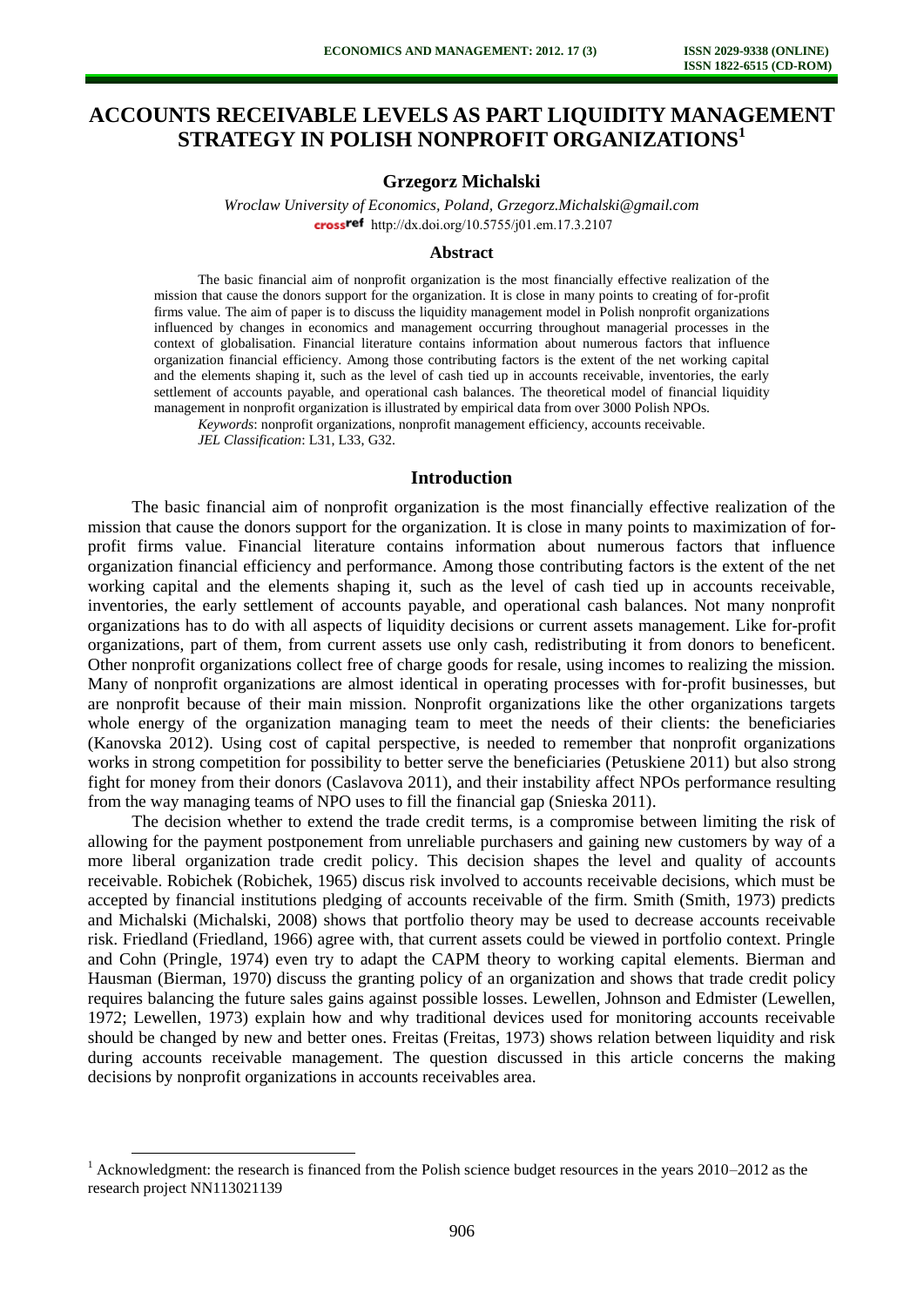# **2. Model of accounts receivable management in NPO**

Value of organization liquid assets holdings is positive (Decamps 2011), and results on financial performance of the organization. If holding accounts receivable on a level defined by the organization provides greater advantages than negative influence, the nonprofit organization efficiency will grow. Changes in the level of accounts receivable affect the efficiency of the nonprofit organization. To measure the effects that these changes produce, in paper is used the following formula, which is based on the assumption that the nonprofit organization efficiency is the sum of the future free cash flows to the nonprofit organization (*FCNPO*), discounted by the rate of the cost of capital financing the realization of nonprofit organization mission:

$$
\Delta V_{\text{npo}} = \sum_{t=1}^{n} \frac{\Delta F C N P O_t}{\left( + k \right)^2},\tag{1}
$$

where ∆*Vnpo* = nonprofit organization efficiency increase; ∆*FCNPO<sup>t</sup>* = future free cash flow growth in period *t*; and  $k =$  discount rate equal to cost of capital rate.

To estimate changes in accounts receivable levels, could be accepted discount rate equal to the average weighted cost of capital (CC). Such changes and their results are strategic and long term in their character, although they refer to accounts receivable and short run area decisions, see: (Maness, Zietlow, 1998, pp. 62- 63). The basic financial aim of the nonprofit organization is not the firm value creation but as close as possible realization of the mission of that organization (Zietlow, Hankin, Seidner, 2007, p. 6-7). But for assessment of financial decision nonprofit organizations, should be used analogous rules like for for-profit firms (Brigham 2006). That rules claim that the higher risk should be linked with the higher cost of capital rate used to evaluate the future results of current decision. Of course, that is also positively connected with the level of efficiency and effectiveness in realization of the nonprofit organization mission. Cost of capital financing nonprofit organizations is issued in strong competition for money context (Caslavova 2011, Zietlow 2010), and that affect accounts receivable management. Cost of financing accounts receivables policy is a result of the risk included to the organization strategy of financing and/or investment in accounts receivables.

During estimation of the free cash flows, the holding and increasing of accounts receivables ties up money used for financing accounts receivables. If accounts receivables level increases, the nonprofit organization must utilize and tie up more money, and this decreases free cash flows. Production level growth necessitates increased levels of cash, inventories, and accounts receivable. A part of this growth will be covered with current liabilities that automatically grow with the growth of production and sales. The remaining cash requirements (that are noted as net working capital requirements growth, *ΔNWC*) will require a different form of financing.

Accounts receivables policy decisions changing the terms of trade credit create a new accounts receivable level. Consequently, accounts receivable policy has an influence on nonprofit organization efficiency. This comes as a result of alternative costs of money tied in accounts receivable and general costs associated with managing accounts receivable. Both the first and the second involve modification of future free cash flows and as a consequence the nonprofit organization efficiency changes. Figure 1 shows the influence of accounts receivables policy changes on nonprofit organization efficiency. These decisions change: future free cash flows generated by nonprofit organization operations (*FCNPO*), time of the organization life (*t*) and rate of the cost of capital financing the nonprofit organization operations (*k*).

Changes to these three components influence the efficiency of nonprofit organization (Δ*Vnpo =*  nonprofit organization efficiency increase).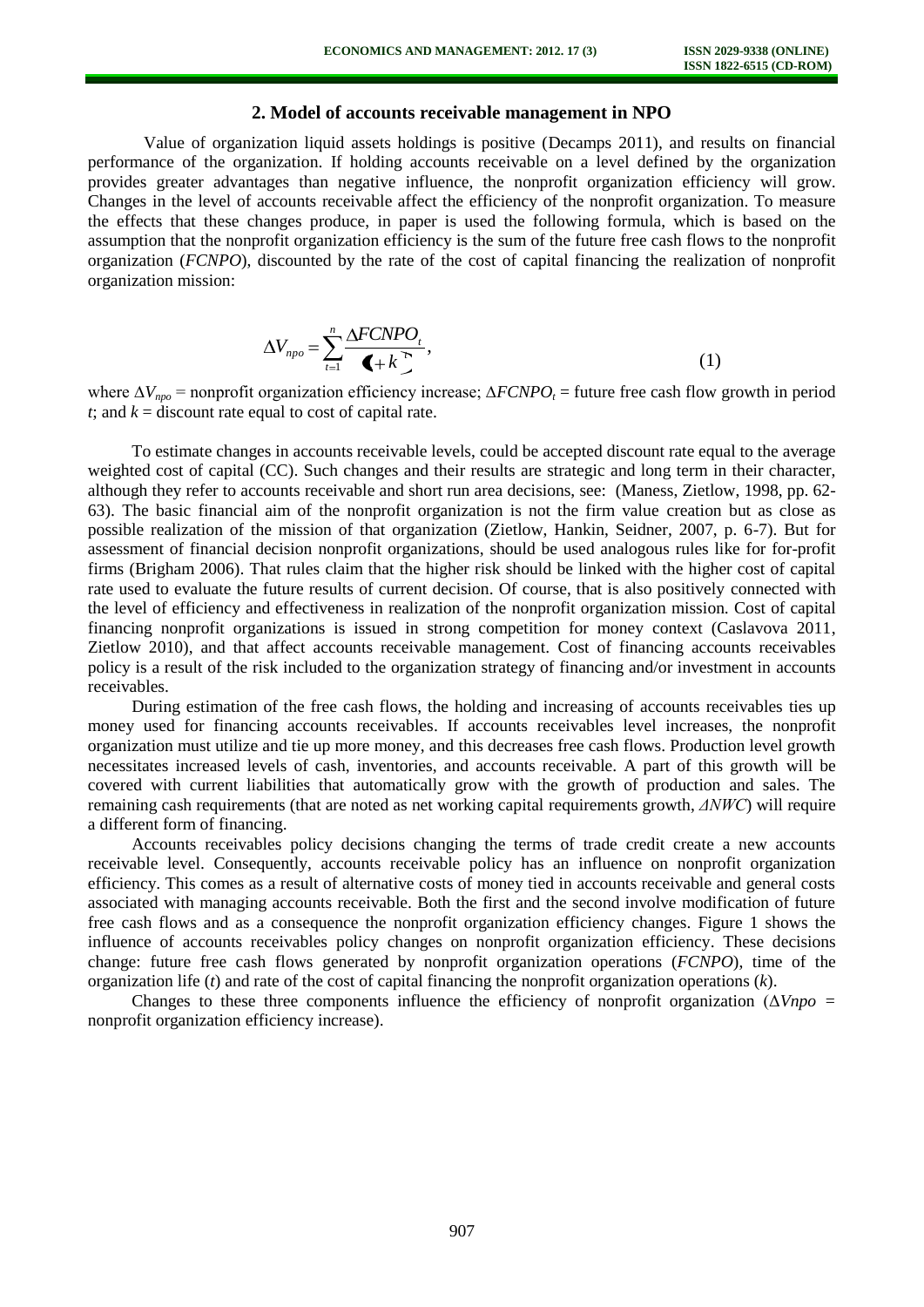

where *FCNPO* = free cash flows to nonprofit organization; *∆NWC* = net working capital growth; *k* = cost of the capital financing the firm; and  $t =$  the lifetime of the firm and time to generate single *FCNPO*.

> **Figure 1.** The model of accounts receivable policy influence on efficiency of NPO *Source:* own study based on (Michalski, 2008).

Accounts receivable changes (resulting from changes in accounts receivable policy of the organization) affect the net working capital level and also the level of accounts receivable management operating costs in the nonprofit organization; these operating costs are a result of accounts receivable level monitoring and recovery charges).

Trade credit terms give evidence about an organization trade credit policy. They are the parameters of accounts receivable policy and include: the maximum delay in payment by purchasers (trade credit period); the time the purchaser has to pay with a cash discount; and the rate of the cash discount.

The length of the cash discount period and the maximum delay in payment by purchasers give information about the character of the nonprofit organization accounts receivable policy. These trade credit conditions use information about cash discount rate, cash discount period, and maximum payment delay period. The terms of a trade credit sale are the result of a nonprofit organization managing team decision made on the basis of information about factors such as: market competition, the kind of goods or services offered, seasonality and elasticity of demand, price, type of customer, and margin from sale. Nonprofit organizations can use smaller margin from sale policy than their for-profit equivalents.

It is important to match the length of the trade credit of the nonprofit organization to its beneficiaries capabilities. The organization giving the trade credit should take into account the purchasers (when it is adequate) inventory conversion cycle as well as its accounts receivable conversion cycle (Kraftova 2011) and other indicators showing the performance of the organization. These two elements make up the operating cycle of a purchaser. The shorter this cycle, the shorter the maximum payment delay period offered to a purchaser should be. The maximum payment delay period for purchaser is the maximum expected period of accounts receivable cycle for a payer.

### **3. Nonprofit organizations accounts receivable management**

There are possible various ways of managing of accounts receivable. More restrictive policies with as small as possible levels of accounts receivables, more flexible policies with as liberal policy in accounts receivables as needed to activate the cash revenues collection and moderate accounts receivables policies.

Organizations even in one industry differ one from another (Pridotkiene 2011, Ciemleja 2011), and that influence the right choice of the accounts receivable strategy. Restrictive solutions are pretend to be cheaper thanks to smaller costs of managing accounts receivables but in fact they are also linked with higher level of operational risk. That risk results with higher cost of capital from financing and smaller efficiency from free cash flows generated by nonprofit organization operations. On the other side, more flexible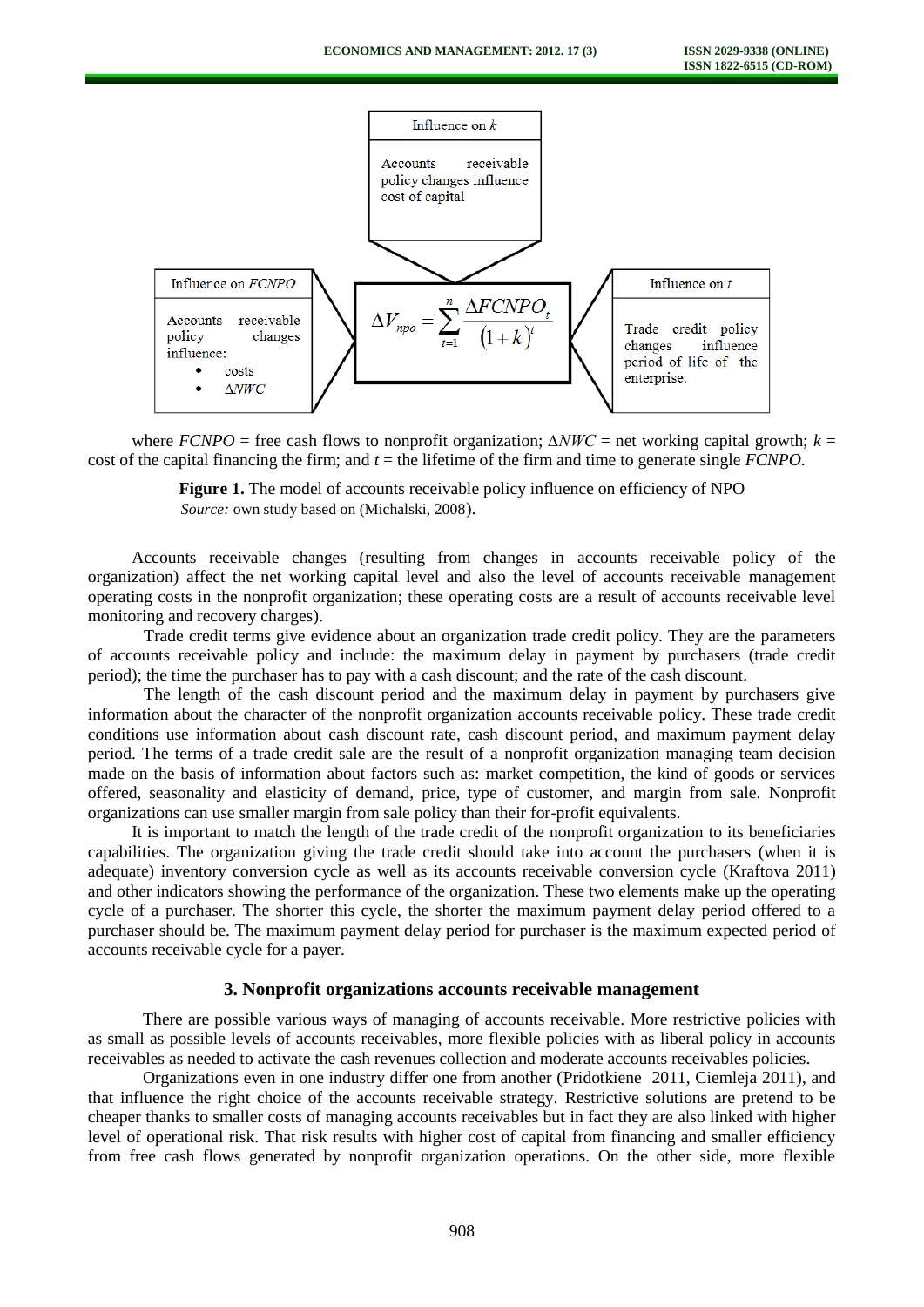solutions are linked with lower level of operational risk. That results with lower cost of capital from financing and higher efficiency from free cash flows generated by nonprofit organization operations.

Generally aimed on realization of the mission nonprofit organizations, should to choose more safe and more flexible accounts receivable policies. Figure 2. presents data collected for Polish nonprofit organizations, for years 2009 and 2010. We can observe the levels of accounts receivables for organizations which maintain inventories (minimum 100 PLN of inventories) and manage the account receivables (maintain minimum 500 PLN of accounts receivables level).



**Figure 2**. Short-term receivables in Polish nonprofit organizations in 2009. Logarithmic scale. *Source:* own calculations based on (BOPP 2011)

Figure 2 and Table 1 presents accounts receivable levels in Polish nonprofit organizations for 2009 data. Winsorized mean is about 51000 PLN, the adequate level for for-profit Polish firms (table 5) is more than ten times higher: 6760000 PLN. That shows the tendency of nonprofit organizations to maintain small (restrictive like) levels of accounts receivables in comparison with for-profit firms.

|                       | <b>Inventories</b> | short-term<br><b>receivables</b> | long-term<br><b>receivables</b> | Cash       | <b>Equity</b> |
|-----------------------|--------------------|----------------------------------|---------------------------------|------------|---------------|
| Size of population    | 291                | 291                              | 291                             | 291        | 291           |
| Arithmetic mean       | 106 048            | 155 610                          | 879 108                         | 756 208    | 3 299 925     |
| Standard deviation    | 536 494            | 563 989                          | 3099531                         | 2788 115   | 25 841 594    |
| median                | 12 2 5 3           | 34 204                           | 112929                          | 102379     | 283 549       |
| winsorized mean       | 22 18 1            | 51018                            | 196 354                         | 174 270    | 524 667       |
| <b>Truncated mean</b> | 99 215             | 195 526                          | 933 907                         | 800 548    | 2 304 970     |
| skewness              | 13                 | 8                                | 7                               | 9          | 16            |
| Maximum               | 8337109            | 6697852                          | 32 241 400                      | 32 241 400 | 433 676 598   |
| Minimum               | 141                | 501                              |                                 |            | 846 571<br>۰  |

**Table 1.** Short-term receivables and other short-term levels in Polish nonprofit organizations in 2009

*Source:* own calculations based on (BOPP 2011)

Cost of capital rate for for-profit organizations is usually higher than similar rate for nonprofit organizations. That, according to the model, can justify even higher nonprofit accounts receivables levels than in for-profit firms, so that results are probably the effect of too little, than should, risk aversion of managing teams in Polish nonprofit organizations.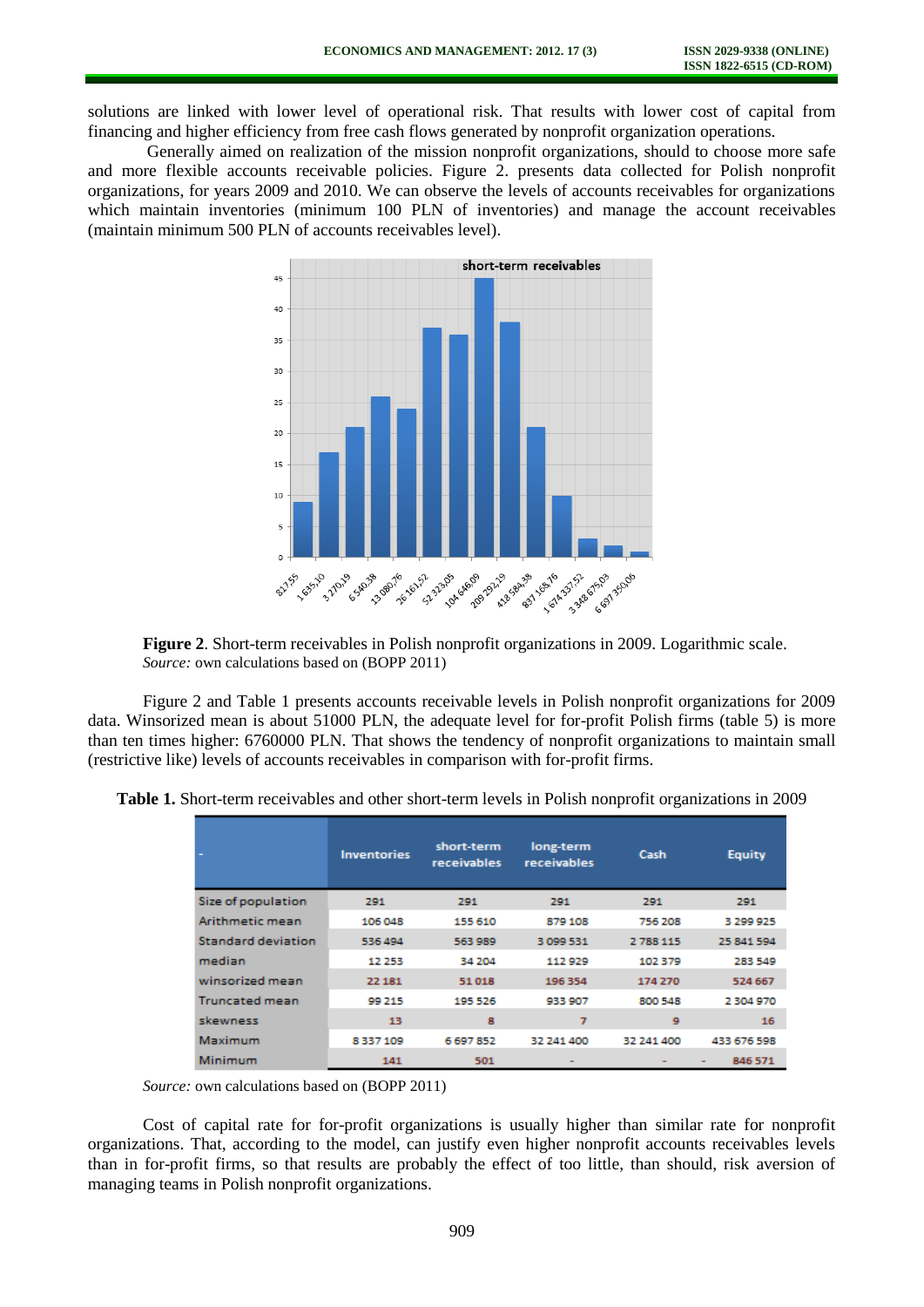

*Source:* own calculations based on (BOPP 2011)

Similar observation we can take from figure 3 and table 2, which present accounts receivable levels in Polish nonprofit organizations for 2010 data. Winsorized mean is similar: 50501 PLN, the adequate level for for-profit Polish firms is more than ten times higher: 67600000 PLN.

**Table 2.** Short-term receivables and other short-term levels in Polish nonprofit organizations in 2010

|                       | <b>Inventories</b> | short-term<br><b>receivables</b> | long-term<br>receivables | Cash          | <b>Equity</b> |
|-----------------------|--------------------|----------------------------------|--------------------------|---------------|---------------|
| Size of population    | 295                | 295                              | 295                      | 295           | 295           |
| Arithmetic mean       | 88561              | 179889                           | 766 195                  | 719 420       | 3 089 211     |
| Standard deviation    | 252 040            | 799 274                          | 3 467 684                | 3 4 4 9 1 1 7 | 25 978 301    |
| median                | 11 117             | 33 070                           | 103 146                  | 97 659        | 252333        |
| winsorized mean       | 21867              | 50 501                           | 207 727                  | 181 162       | 495 101       |
| <b>Truncated mean</b> | 105 489            | 194 413                          | 956 446                  | 855 731       | 2 1 2 4 6 5 2 |
| skewness              | 5                  | 13                               | 14                       | 15            | 16            |
| Maximum               | 2032295            | 12 460 263                       | 56 495 424               | 56 495 424    | 435 681 106   |
| Minimum               | 124                | 652                              |                          |               | 772372        |

*Source:* own calculations based on (BOPP 2011)



**Figure 4.** Receivables conversion period in Polish nonprofit organizations in 2009. Logarithmic scale *Source:* own calculations based on (BOPP 2011)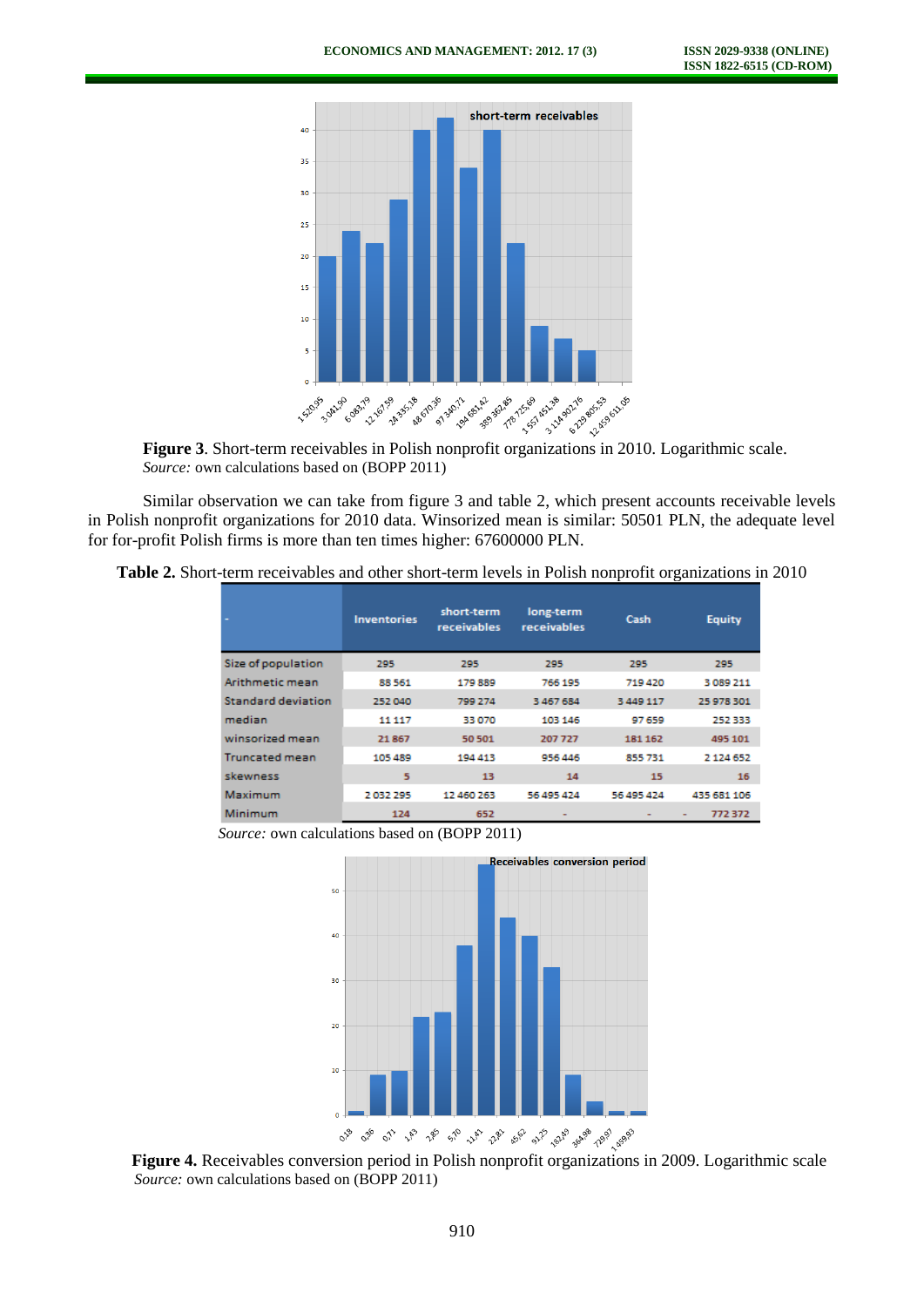Figure 4 and Table 3 presents accounts receivable period in Polish nonprofit organizations for 2009 data. Winsorized mean is 13,81 days, the adequate level for for-profit Polish firms is longer and take 50,4 days (table 5).

**Table 3.** Receivables conversion period and other short-term characteristics in Polish nonprofit organizations in 2009

|                       | <b>Receivables</b><br>conversion<br>period | <b>Payables</b><br>conversion<br>period | Inventory<br>conversion<br>period | <b>Operating</b><br>cycle | Cash<br>conversion<br>cycle |
|-----------------------|--------------------------------------------|-----------------------------------------|-----------------------------------|---------------------------|-----------------------------|
| Size of population    | 291,00                                     | 291,00                                  | 291.00                            | 291.00                    | 291.00                      |
| Arithmetic mean       | 652,42                                     | 2583,94                                 | 5933,51                           | 6585.93                   | 4001,99                     |
| Standard deviation    | 10653.87                                   | 37165.26                                | 100672.97                         | 111326.64                 | 75036.80                    |
| median                | 9,75                                       | 16,52                                   | 4,08                              | 20.29                     | 1,98                        |
| winsorized mean       | 13,81                                      | 20,98                                   | 8,64                              | 28,26                     | 5,61                        |
| <b>Truncated mean</b> | 50,92                                      | 69,90                                   | 44,49                             | 96,05                     | 48,78                       |
| skewness              | 17,06                                      | 16,35                                   | 17,06                             | 17,06                     | 16,85                       |
| Maximum               | 1460.00                                    | 1460.00                                 | 1460.00                           | 1460.00                   | 1460,00                     |
| Minimum               | 0.07                                       | 0.00                                    | 0.01                              | 0.57                      | $-111883,29$                |

*Source:* own calculations based on (BOPP 2011)



**Figure 5.** Receivables conversion period in Polish nonprofit organizations in 2010. Logarithmic scale. *Source:* own calculations based on (BOPP 2011)

Figure 5 and table 4 presents accounts receivable period in Polish nonprofit organizations for 2010 data. Winsorized mean for that period is also 13,82 days, the adequate level for for-profit Polish firms is three times longer and take 50,4 days (table 5).

**Table 4.** Receivables conversion period and other short-term characteristics in Polish nonprofit organizations in 2010

|                           | <b>Receivables</b><br>conversion<br>period | <b>Payables</b><br>conversion<br>period | Inventory<br>conversion<br>period | <b>Operating</b><br>cycle | Cash<br>conversion<br>cycle |
|---------------------------|--------------------------------------------|-----------------------------------------|-----------------------------------|---------------------------|-----------------------------|
| Size of population        | 295.00                                     | 295.00                                  | 295,00                            | 295.00                    | 295,00                      |
| Arithmetic mean           | 38,83                                      | 274.91                                  | 45,40                             | 84,23                     | $-190,68$                   |
| <b>Standard deviation</b> | 136,30                                     | 2923,92                                 | 205,55                            | 283,19                    | 2817,74                     |
| median                    | 10,47                                      | 15,46                                   | 4,49                              | 19.64                     | 1,12                        |
| winsorized mean           | 13,82                                      | 21,22                                   | 9,16                              | 29,10                     | 4,02                        |
| <b>Truncated mean</b>     | 49.01                                      | 70.01                                   | 51.93                             | 111,25                    | 54,54                       |
| skewness                  | 9,05                                       | 16,08                                   | 11,52                             | 8,44                      | $-16,09$                    |
| Maximum                   | 1460.00                                    | 1460.00                                 | 1460.00                           | 1460.00                   | 1460.00                     |
| Minimum                   | 0,03                                       | 0,01                                    | 0,00                              | 0,29                      | $-47279.45$                 |

*Source:* own calculations based on (BOPP 2011)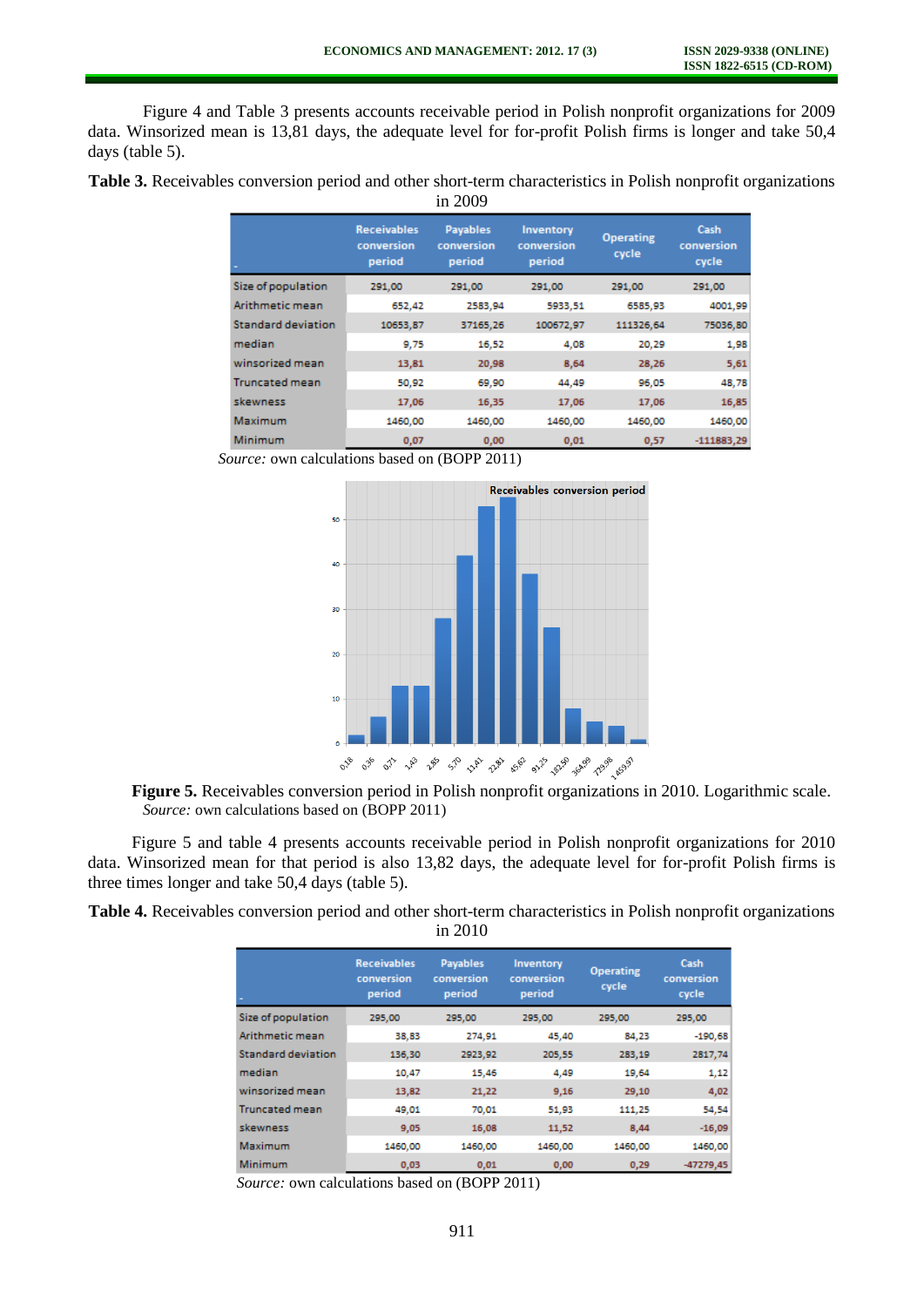|                           | <b>Inventories</b> | short-term<br>receivables | Cash        | <b>Receivables</b><br>conversion period | <b>Payables conversion</b><br>period | Inventory<br>conversion<br>period |
|---------------------------|--------------------|---------------------------|-------------|-----------------------------------------|--------------------------------------|-----------------------------------|
| Size of population        | 5512               | 5512                      | 5512        | 5512,00                                 | 5512,00                              | 5512,00                           |
| Arithmetic mean           | 6 954 595          | 10 202 712                | 5 100 853   | 59,82                                   | 152,73                               | 58,02                             |
| <b>Standard deviation</b> | 10 997 415         | 13 233 062                | 9 618 039   | 80,81                                   | 2182,70                              | 658,87                            |
| median                    | 3 080 309          | 5 5 1 2 3 4 7             | 1765 015    | 48,47                                   | 61,04                                | 26,10                             |
| winsorized mean           | 4 048 852          | 6 760 000                 | 2 554 660   | 50,40                                   | 65,15                                | 28,95                             |
| <b>Truncated mean</b>     | 14 032 881         | 20 786 559                | 9 5 63 8 53 | 113,75                                  | 151,56                               | 82,71                             |
| skewness                  | 3                  | 3                         | 4           | 13,17                                   | 37,60                                | 67,94                             |
| Maximum                   | 97 625 648         | 99 869 800                | 99 960 654  | 1460,00                                 | 1460,00                              | 1460,00                           |
| Minimum                   | 10 232             | 10 253                    | 1 1 7 3     | $-81,26$                                | $-537.56$                            | $-77,10$                          |

**Table 5.** Short-term receivables, other short-term levels, receivables conversion period and other short-term characteristics in Polish for-profit organizations in 2009-2010

*Source:* own calculations based on (MPB 2011)

# **4. Conclusions**

Presented liquidity management model for nonprofit organization was assumed that organization liquid assets holdings has positive value, and results on financial performance of the organization (Decamps 2011). Polish nonprofit organization management of accounts receivable and decisions linked with it are very complex. When too much money is tied up in nonprofit organization accounts receivables, because of an extreme liberal policy of giving trade credit, this burdens the organization with higher costs of accounts receivable service with additional high alternative costs.

Additional costs are further generated by bad debts from risky customers. On the other hand, the more liberal accounts receivable policy could help enlarge inflows from cash revenues. Data used for the calculations comes from over 3000 Polish nonprofit organizations and over 6000 Polish nonprofit organizations financial statements collected for 2009 and 2010. Few of the NPOs use accounts receivables management at all, so it results with fact that it is in connection to real operational cycle with inventories. As is shown in tables, there are 295-291 statements included because not all nonprofits use accounts receivable management at all. For presented information are helpful median and winsorized mean, which show that accounts receivable period in Polish nonprofit organizations is shorter than adequate periods in for-profit Polish organizations.

Cost of capital rate for for-profit organizations is usually higher than similar rate for nonprofit organizations. That, according to the model, can justify even higher nonprofit accounts receivables levels than in for-profit firms, so that results are probably the effect of too little, than should, risk aversion of managing teams in Polish nonprofit organizations. That shows that they generally can use rather restrictive than flexible idea of accounts receivable management. It's more risky solution, but by current operational perspective is cheaper according to general theory but also it is specific for nonprofit sector to use that levels of accounts receivables.

## **References**

- 1. Bierman H., & Hausman W. H., (1970). The credit granting decision. Management Science, 16, 8, B519–532.
- 2. BOPP (2011). Database of Polish NPO's (online). (cit. November 2011) <https://bopp.pozytek.gov.pl>.
- 3. Brigham E.F. (2006). Financial Management 11e, http://www.swlearning.com/finance/brigham/theory11e/web\_chapters/bri59689\_ch30\_web.pdf (cit. March 2012).
- 4. Caslavova E., & Kraft J., Voracek J. (2011). Diagnostics of personal work at sport organizations in the Czech Republic, Inzinerine Ekonomika – Engineering Economics,  $22(5)$ , 519-526.
- 5. Ciemleja G., & Lace N. (2011). The model of sustainable performance of small and medium-sized enterprise, Inzinerine Ekonomika – Engineering Economics, 22(5), 501-509.
- 6. Decamps J., & Mariotti T., Rochet J., Villeneuve S. (2011). Free cash flow, issuance costs, and stock prices, The Journal of Finance, 54, 5, 1502-1503.
- 7. Friedland S., (1966). The economics of corporate finance, Eglewood Clifs, New Yersey, Prentice Hall.